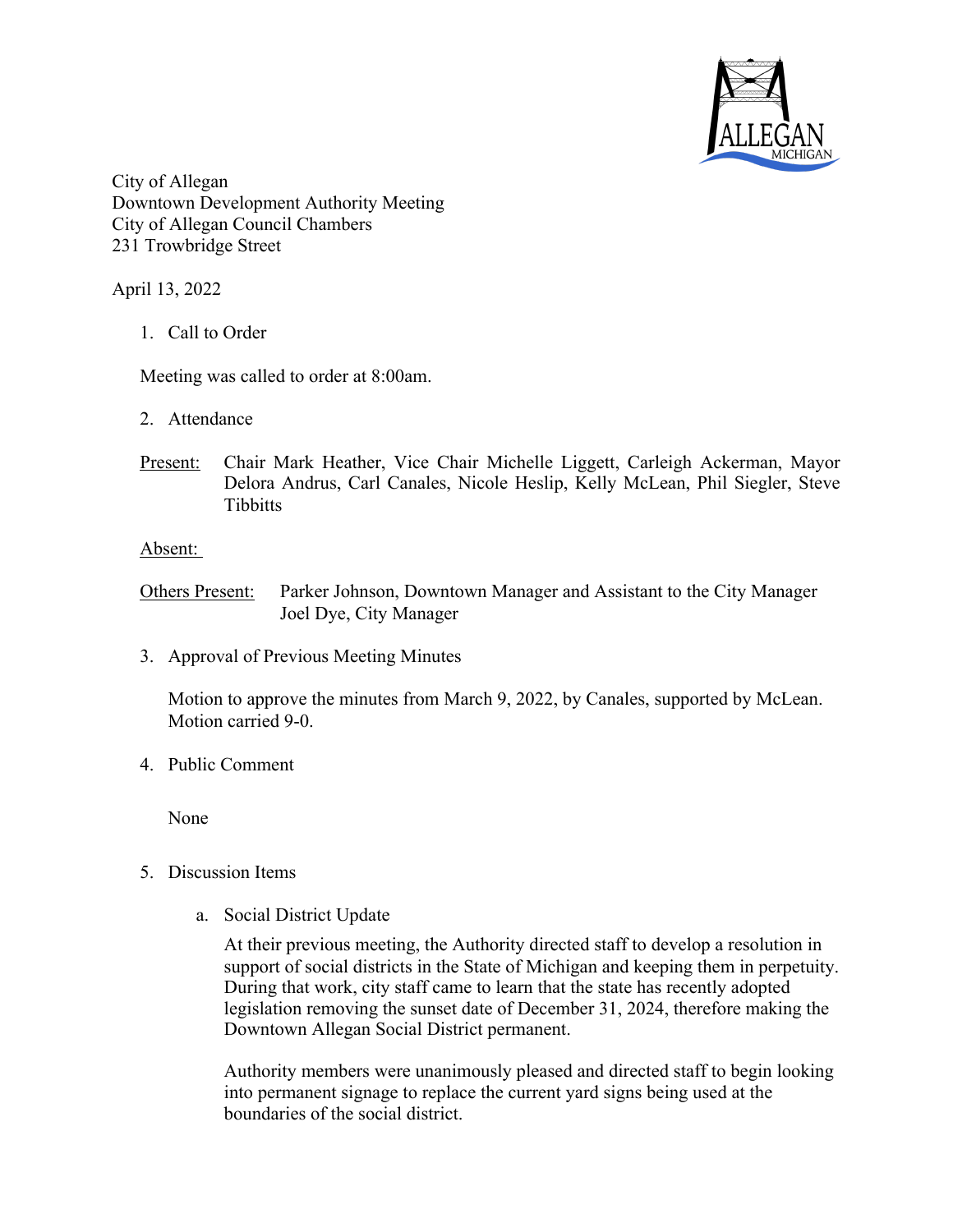b. Downtown Events & Promotion

Johnson gave an update on the planning for upcoming events being hosted within the DDA boundaries by the Downtown Allegan promotions group including concerts at the Griswold, Rollin' on the River, Bridgefest, Fork in the Road, July 3 Jubilee, and Sidewalk Sales.

The authority was supportive of the Downtown Allegan board idea to close the easternmost block of Trowbridge Street every Monday during Fork in the Road for picnic tables. Heather and others wanted to see picnic tables also available in the Regent alley during the summer, specifically during Fork in the Road.

Heslip suggested fundraising efforts during events.

- 6. Comments from City Staff & Board Members
	- a. Shared Refuse Program

Dye informed the group that the city received no bids for the construction of dumpster enclosures and that city staff will begin reaching out to companies directly.

The authority acknowledged that there is a need to have dumpsters located on the Riverfront, although it is something that the city is finding increasingly difficult to make reality with so much obstruction.

b. Wayfinding Signage

Dye explained that city staff was in the exploratory stages of a wayfinding signage plan that would happen in tandem with the Downtown Streetscape Improvement Project.

Johnson shared comments from the last Downtown Lowdown meeting expressing disdain for the current condition of the oval entrance signs at Hubbard and Water streets. The authority agreed with the Downtown Lowdown group that the signs are showing their age and do not reflect well upon the downtown. They wish to see these signs refaced before being replaced with the new wayfinding plan.

Additionally, the authority wishes to see the outdated directional boxes located downtown be removed, as well as the directional business signs located on posts in some planters on street corners.

Heslip voiced her desired to see bike racks included in the Streetscape Improvement Project.

c. ORV Ordinance

Dye updated the authority on the City Council's current discussion regarding an ORV ordinance allowing for off road vehicles on City streets. The group reacted favorably.